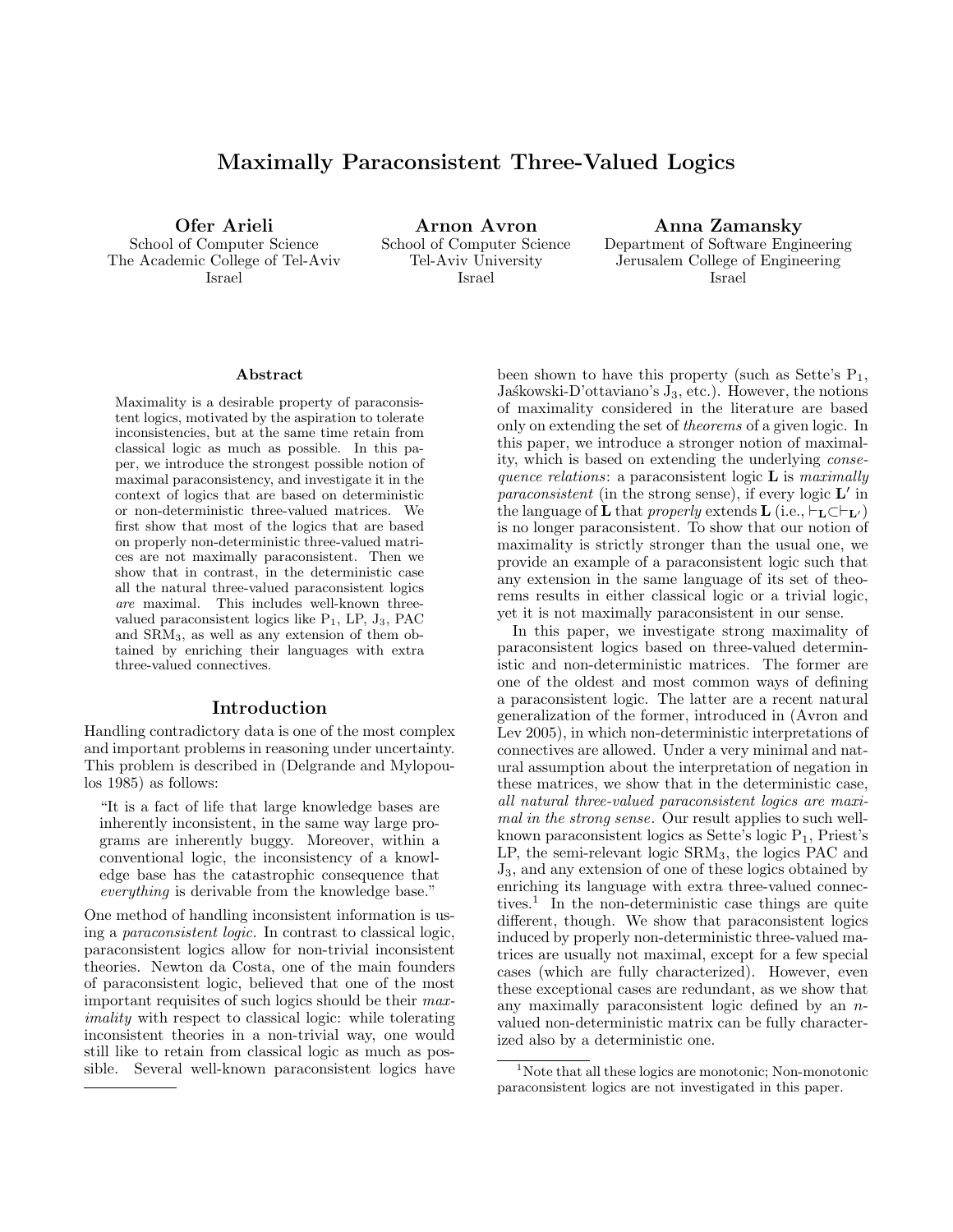# Preliminaries

### Maximally Paraconsistent Logics

In the sequel,  $\mathcal L$  denotes a propositional language with a set  $\mathcal{A}_{\mathcal{L}}$  of atomic formulas and a set  $\mathcal{W}_{\mathcal{L}}$  of well-formed formulas. We denote the elements of  $\mathcal{A}_{\mathcal{L}}$  by  $p, q, r$  (possibly with subscripted indexes), and the elements of  $W_L$ by  $\psi, \phi, \sigma$ . Sets of formulas in  $\mathcal{W}_c$  are called theories and are denoted by  $\Gamma$  or  $\Delta$ . Following the usual convention, we shall abbreviate  $\Gamma \cup {\psi}$  by  $\Gamma, \psi$ . More generally, we shall write  $\Gamma$ ,  $\Delta$  instead of  $\Gamma \cup \Delta$ .

Definition 1 A (Tarskian) consequence relation for a language  $\mathcal L$  (a tcr, for short) is a binary relation  $\vdash$ between theories in  $W_{\mathcal{L}}$  and formulas in  $W_{\mathcal{L}}$ , satisfying the following three conditions:

| Reflexivity:  | if $\psi \in \Gamma$ then $\Gamma \vdash \psi$ .                                             |
|---------------|----------------------------------------------------------------------------------------------|
| Monotonicity: | if $\Gamma \vdash \psi$ and $\Gamma \subseteq \Gamma'$ , then $\Gamma' \vdash \psi$ .        |
| Transitivity: | if $\Gamma \vdash \psi$ and $\Gamma', \psi \vdash \phi$ then $\Gamma, \Gamma' \vdash \phi$ . |

Let  $\vdash$  be a tcr for  $\mathcal{L}$ .

- We say that  $\vdash$  is *structural*, if for every uniform  $\mathcal{L}$ substitution  $\theta$  and every Γ and  $\psi$ , if  $\Gamma \vdash \psi$  then  $\theta(\Gamma) \vdash \theta(\psi)$ . (Where  $\theta(\Gamma) = {\theta(\gamma) | \gamma \in \Gamma}.$
- We say that  $\vdash$  is *consistent* (or *non-trivial*), if there exist some non-empty theory Γ and some formula  $\psi$ such that  $\Gamma \not\vdash \psi$ .
- We say that  $\vdash$  is *finitary*, if for every theory  $\Gamma$  and every formula  $\psi$  such that  $\Gamma \vdash \psi$  there is a *finite* theory  $\Gamma' \subseteq \Gamma$  such that  $\Gamma' \vdash \psi$ .

**Definition 2** A (propositional) *logic* is a pair  $\langle \mathcal{L}, \vdash \rangle$ , so that  $\mathcal L$  is a propositional language, and  $\vdash$  is a structural, consistent, and finitary consequence relation for  $\mathcal{L}$ .

Note 3 The conditions of being consistent and finitary are usually not required in the definitions of propositional logics. However, consistency is convenient for excluding trivial logics (those in which every formula follows from every theory, or every formula follows from every non-empty theory). The other property is assumed since we believe that it is essential for practical reasoning, where a conclusion is always derived from a finite set of premises. In particular, every logic that has a decent proof system is finitary.

A useful property of a propositional logic is that it admits the following stronger version of Transitivity (referring to a cut on multiple formulas):

**Lemma 4** Let  $\langle \mathcal{L}, \vdash \rangle$  be a propositional logic. If  $\Gamma \vdash \psi_i$ for every  $\psi_i \in \Gamma'$ , and  $\Gamma, \Gamma' \vdash \phi$ , then  $\Gamma \vdash \phi$ .

Sketch of proof. Follows from Transitivity, by induction on the number of formulas in  $\Gamma'$  in case that  $\Gamma'$  is finite. The case in which  $\Gamma'$  is not finite is proved using the finitariness assumption on the logic.  $\Box$ 

In this paper we are interested in consequence relations that tolerate inconsistent theories in a non-trivial way. This property, known as paraconsistency, is defined next.

**Definition 5** (da Costa 1974; Jaskowski 1999) A logic  $\langle \mathcal{L}, \vdash \rangle$ , where  $\mathcal L$  is a language with a unary connective  $\neg$ , and  $\vdash$  is a tcr for  $\mathcal{L}$ , is called  $\neg$ -paraconsistent, if there are formulas  $\psi$ ,  $\phi$  in  $\mathcal{W}_c$ , such that  $\psi$ ,  $\neg \psi \nvdash \phi$ .

In what follows, when it is clear from the context, we shall sometimes omit the  $\sim$  symbol and simply refer to paraconsistent logics.

Note 6 As  $\vdash$  is structural, it is enough to require in Definition 5 that there are *atoms*  $p, q$  such that  $p, \neg p \nleftrightarrow q$ . The original definition is adequate also for non-structural consequence relations.

While paraconsistency is characterized by a 'negation connective', there is no general agreement about the properties that such a connective should satisfy.<sup>2</sup> Below, we assume some *very minimal* requirements that a negation connective should satisfy.

**Definition 7** Let  $\mathbf{L} = \langle \mathcal{L}, \vdash \rangle$  be a propositional logic, where  $\mathcal L$  is a language with a unary connective  $\neg$ .

- We say that  $\neg$  is a pre-negation (for **L**), if  $p \nvdash \neg p$  for atomic p.
- A pre-negation  $\neg$  is a *weak negation* (for **L**), if  $\neg p \nvdash p$ for atomic  $p^3$ .

In what follows, when referring to  $\neg$ -paraconsistency we shall assume that  $\neg$  is a pre-negation.

**Definition 8** Let  $\mathbf{L} = \langle \mathcal{L}, \vdash \rangle$  be a  $\neg$ -paraconsistent logic (where  $\neg$  is a pre-negation for **L**).

- We say that L is maximally paraconsistent in the weak sense, if every logic  $\langle \mathcal{L}, \Vdash \rangle$  that extends **L** (i.e.,  $\vdash \subseteq \Vdash$  and whose set of theorems properly includes that of  $\mathbf{L}$ , is not  $\neg$ -paraconsistent.
- We say that **L** is maximally paraconsistent in the strong sense, if every logic  $\langle \mathcal{L}, \Vdash \rangle$  that properly extends **L** (i.e.,  $\vdash \subset \Vdash$ ) is not  $\neg$ -paraconsistent.

Maximal paraconsistency in the weak sense is considered, e.g., in (Carnielli, Marcos, and de Amo 2000; Marcos 2005a) and in (Karpenko 2000), where it is noted, respectively, that Jaskowski–D'ottaviano logic  $J_3$  (D'Ottaviano 1985) and Sette's logic  $P_1$  (Sette 1973) have this property. To the best of our knowledge, maximal paraconsitency in the strong sense has not been considered before. Clearly, maximal paraconsistency in the strong sense implies maximal paraconsistency in the weak sense. As we show next, the converse is not true: the notion of maximal paraconsistency in the weak sense, which is based only on extending the underlying set of theorems, is indeed weaker than our notion of maximal paraconsistency in the strong sense, that is based on extending the underlying consequence relation.

 ${}^{2}$ See, e.g., the papers collection in (Gabbay and Wansing) 1999) that is devoted to this issue.

<sup>3</sup>Similar properties are considered, e.g., in (Marcos 2005b).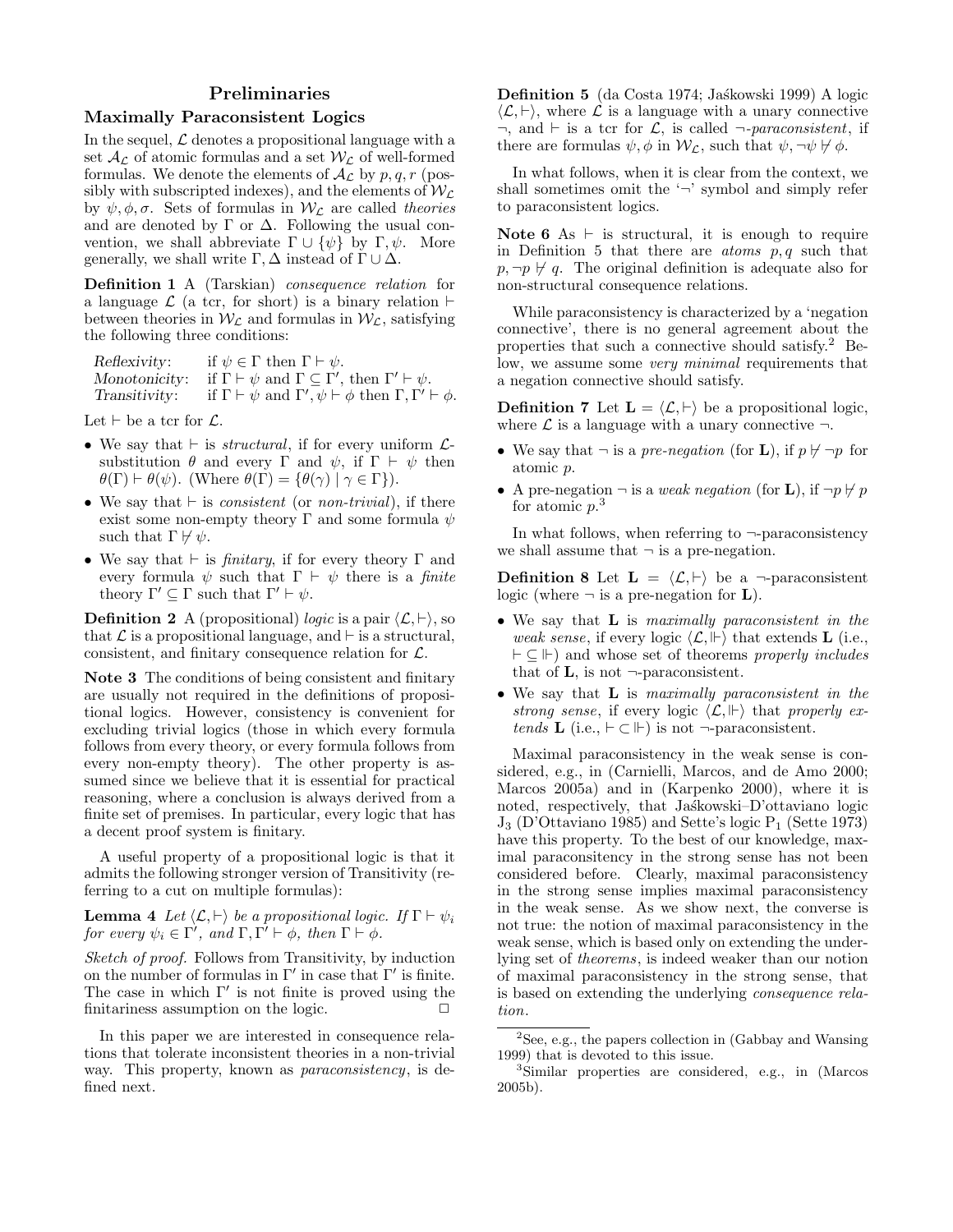Example 9 What is usually known as Sobocinski's three-valued logic (1952) has been motivated by the matrix  $S = \langle \{t, f, \top\}, \{t, \top\}, \{\tilde{\rightarrow}, \tilde{\neg}\}\rangle$  (see Definition 10), where  $\tilde{\neg} t = f$ ,  $\tilde{\neg} f = t$ ,  $\tilde{\neg} \top = \top$ , and the implication is interpreted as follows:

$$
a \tilde{\rightarrow} b = \begin{cases} \top & \text{if } a = b = \top, \\ f & \text{if } a >_t b \text{ (where } t >_t \top >_t f), \\ t & \text{otherwise.} \end{cases}
$$

In (Sobociński 1952), the set of valid sentences of  $S$  was axiomatized by a Hilbert-type system  $H_{\mathcal{S}}$  with Modus Ponens as the single inference rule and it is shown that  $\psi$  is provable in  $H_{\mathcal{S}}$  iff  $\psi$  is valid in S. In (Avron 1984) it is shown that the corresponding logic  $\langle \mathcal{L}, \vdash_{H_{\mathcal{S}}} \rangle$  is maximally paraconsistent in the weak sense: any extension of the set of theorems of  $H_S$  by a non-provable axiom yields either classical logic or a trivial logic. On the other hand, the logic  $\langle \mathcal{L}, \vdash_{H_{\mathcal{S}}} \rangle$  is not maximally  $\neg$ paraconsistent in the *strong* sense, as  $\vdash_S$  (see Definition 12 below) is a proper extension of  $\vdash_{H_S}$ . Indeed, it holds that  $\neg(p \rightarrow q) \vdash_{\mathcal{S}} p$  while  $\neg(p \rightarrow q) \not\vdash_{\mathsf{H}_{\mathcal{S}}} p$ .

In what follows, when referring to 'maximal paraconsistency' we shall mean the strong sense of this notion.

### Matrices and Their Consequence Relations

The most standard semantic (model-theoretical) way of defining a consequence relation (and so a logic) is by using the following type of structures (see, e.g., (Gottwald 2001) or (Urquhart 2001)).

Definition 10 A (multi-valued) matrix for a language  $\mathcal L$  is a triple  $\mathcal M = \langle \mathcal V, \mathcal D, \mathcal O \rangle$ , where

- $V$  is a non-empty set of truth values,
- $\mathcal D$  is a non-empty proper subset of  $\mathcal V$ , called the *designated* elements of  $V$ , and
- $\mathcal{O}$  includes an *n*-ary function  $\widetilde{\diamond}_{\mathcal{M}} : \mathcal{V}^n \to \mathcal{V}$  for every *n*-ary connective  $\widehat{\diamond}$  of  $\mathcal{C}$ n-ary connective  $\diamond$  of  $\mathcal{L}$ .

The set  $\mathcal D$  is used for defining satisfiability and validity, as defined below:

**Definition 11** Let  $M = \langle V, \mathcal{D}, \mathcal{O} \rangle$  be a matrix for  $\mathcal{L}$ .

- An *M*-valuation for  $\mathcal{L}$  is a function  $\nu : \mathcal{W}_\mathcal{L} \to$ V such that for every *n*-ary connective  $\diamond$  of  $\mathcal{L}$ and every  $\psi_1, \ldots, \psi_n \in \mathcal{W}_\mathcal{L}, \nu(\diamond(\psi_1, \ldots, \psi_n)) =$  $\widetilde{\diamond}_{\mathcal{M}}(\nu(\psi_1), \ldots, \nu(\psi_n)).$  We denote the set of all the  $\mathcal{M}\text{-valuations by }\Lambda_{\mathcal{M}}.$
- A valuation  $\nu \in \Lambda_{\mathcal{M}}$  is an *M-model* of a formula  $\psi$  (alternatively,  $\nu$  *M*-satisfies  $\psi$ ), if it belongs to the set  $mod_{\mathcal{M}}(\psi) = \{ \nu \in \Lambda_{\mathcal{M}} \mid \nu(\psi) \in \mathcal{D} \}.$  The  $M$ -models of a theory  $\Gamma$  are the elements of the set  $mod_{\mathcal{M}}(\Gamma) = \cap_{\psi \in \Gamma} mod_{\mathcal{M}}(\psi).$
- A formula  $\psi$  is *M*-satisfiable if  $mod_{\mathcal{M}}(\psi) \neq \emptyset$ . A theory  $\Gamma$  is *M*-satisfiable (or *M*-consistent) if  $mod_{\mathcal{M}}(\Gamma) \neq \emptyset$ .

In what follows we shall sometimes omit the prefix  $\mathcal{M}'$ from the notions above. Also, when it is clear from the context, we shall omit the subscript ' $\mathcal{M}$ ' in  $\widetilde{\diamond}_{\mathcal{M}}$ .

**Definition 12** Given a matrix M, the relation  $\vdash_{\mathcal{M}}$ that is *induced by* (or associated with)  $M$ , is defined by:  $\Gamma \vdash_{\mathcal{M}} \psi$  if  $mod_{\mathcal{M}}(\Gamma) \subseteq mod_{\mathcal{M}}(\psi)$ . We denote by  $\mathbf{L}_{\mathcal{M}}$  the pair  $\langle \mathcal{L}, \vdash_{\mathcal{M}} \rangle$ , where M is a matrix for  $\mathcal{L}$  and  $\vdash_{\mathcal{M}}$  is the relation induced by M.

Example 13 Propositional classical logic is induced from the two-valued matrix  $\langle \{t, f\}, \{t\}, \{\tilde{\wedge}, \tilde{\neg}\}\rangle$  with the standard two-valued interpretations for  $\land$  and  $\neg$ .

The following proposition has been proven in (Shoesmith and Smiley 1971; 1978).

**Proposition 14** For every propositional language  $\mathcal{L}$ and a finite matrix M for  $\mathcal{L}, \mathbf{L}_{\mathcal{M}} = \langle \mathcal{L}, \vdash_{\mathcal{M}} \rangle$  is a propositional logic.<sup>4</sup>

The next proposition is straightforward.

**Proposition 15** Let  $\mathbf{L}_{\mathcal{M}} = \langle \mathcal{L}, \vdash_{\mathcal{M}} \rangle$  be a logic induced by a matrix  $\mathcal{M} = \langle \mathcal{V}, \mathcal{D}, \mathcal{O} \rangle$  for a language  $\mathcal L$  with a unary connective  $\neg$ . Denote  $\overline{\mathcal{D}} = \mathcal{V} \setminus \mathcal{D}$ . Then:

- a)  $\neg$  is a pre-negation for  $\mathbf{L}_{\mathcal{M}}$ , iff there is an element  $x \in \mathcal{D}$  such that  $\tilde{\neg} x \in \overline{\mathcal{D}}$ .
- b)  $\neg$  is a weak negation for  $\mathbf{L}_{\mathcal{M}}$ , iff it is a pre-negation for  $\mathbf{L}_{\mathcal{M}}$  and there is  $x \in \overline{\mathcal{D}}$  such that  $\tilde{\neg} x \in \mathcal{D}$ .<sup>5</sup>

#### Non-Deterministic Matrices

The semantics of (standard) matrices is based on the principle of truth-functionality. According to this principle, the truth-value of a complex formula is uniquely determined by the truth-values of its subformulas. However, real-world information is inescapably incomplete, uncertain, vague, imprecise or inconsistent. All these phenomena are related to non-deterministic behavior. The sources of this may vary: partially unknown information, faulty behavior of devices and ambiguity of natural languages are just a few cases in point. Now, truth-functional semantics cannot capture non-deterministic behavior.

A possible solution to this problem is to borrow the idea of non-deterministic computations from computability theory and apply it to evaluations of formulas. This leads to the concept of non-deterministic matrices (Nmatrices), introduced in (Avron and Lev 2005).<sup>6</sup> Nmatrices are a natural generalization of ordinary matrices, where the truth-value of a formula is chosen non-deterministically from some set of options. They have important applications in reasoning under uncertainty, proof theory, etc. This includes modeling of non-deterministic computations, analysis of nondeterministic behavior of various elements of electrical circuits, handling linguistic ambiguity, and representing incomplete and inconsistent information. For instance,

<sup>&</sup>lt;sup>4</sup>The non-trivial part in this result is that  $\vdash_{\mathcal{M}}$  is finitary; It is easy to see that for *every* matrix  $M$  (not necessarily finite),  $\vdash_{\mathcal{M}}$  is a structural and consistent tcr.

 ${}^{5}$ See also the discussion in (Marcos 2005b).

 ${}^{6}$ See (Avron and Zamansky 2010) for a comprehensive survey on Nmatrices.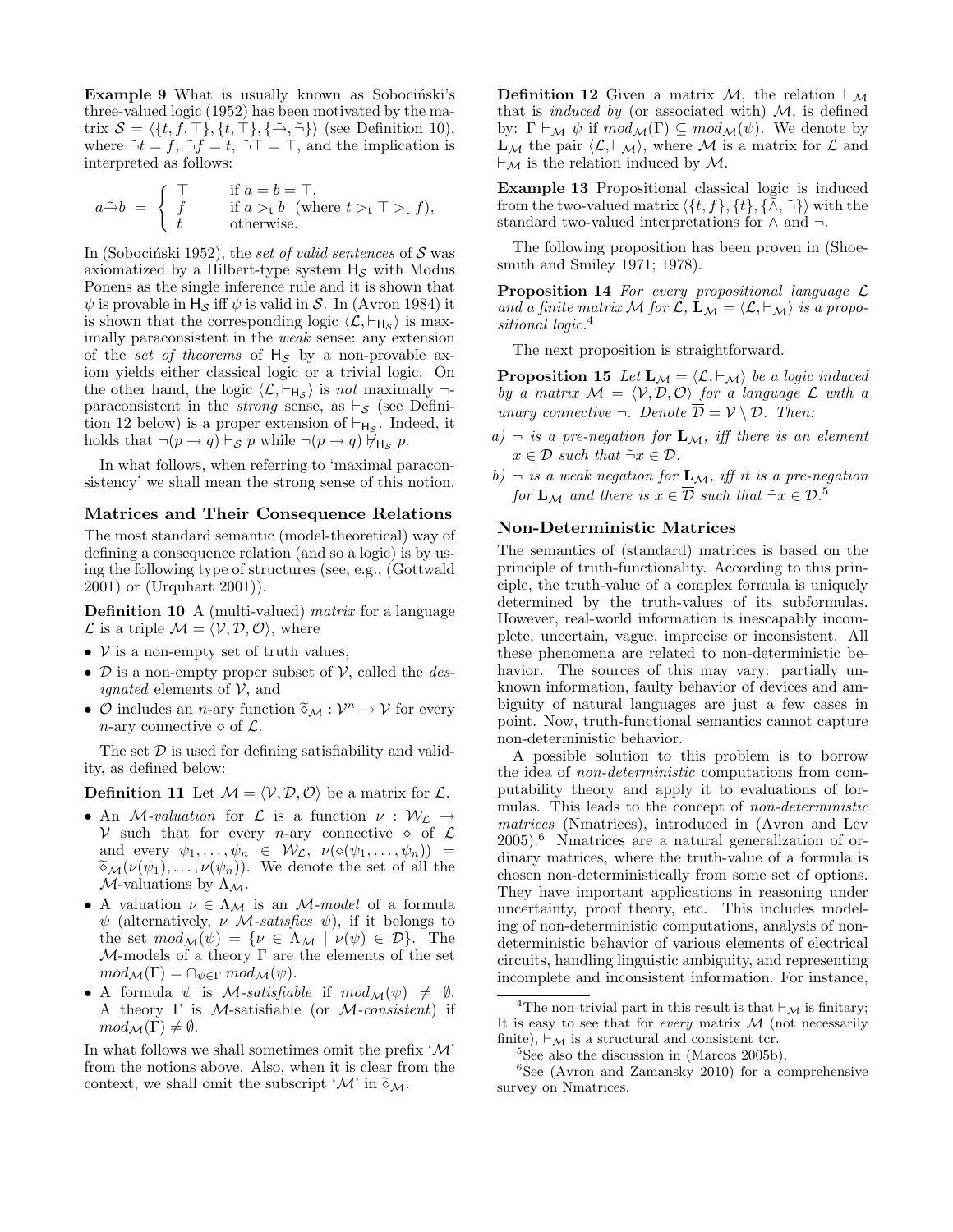in (Avron and Konikowska 2005) Nmatrices are utilized for knowledge-base integration, and in (Arieli and Zamansky 2009) they are used in the context of distancebased reasoning. In (Avron 2007) and in (Zamansky and Avron 2007) Nmatrices have been used to provide simple and modular non-deterministic semantics for the large family of paraconsistent logics which has been developed by da Costa's school, and is known as Logics of Formal Inconsistency (LFIs) (Carnielli, Coniglio, and Marcos 2007).

Below, we recall the basic definitions behind Nmatrices and their logics.

Definition 16 A non-deterministic matrix (Nmatrix) for a language  $\mathcal L$  is a triple  $\mathcal M = \langle \mathcal V, \mathcal D, \mathcal O \rangle$ , where

- $V$  is a non-empty set (of truth values),
- $\mathcal D$  is a non-empty proper subset of  $\mathcal V$  (the designated elements of  $V$ ),
- $\mathcal{O}$  includes an *n*-ary function  $\widetilde{\diamond}_{\mathcal{M}} : \mathcal{V}^n \to 2^{\mathcal{V}} \setminus \{\emptyset\}$  for every *n*-ary connective  $\widehat{\diamond}$  of  $\widehat{\mathcal{C}}$ every *n*-ary connective  $\diamond$  of  $\mathcal{L}$ .

An *n*-ary connective  $\diamond$  is *non-deterministic in M*, if there are some  $x_1, \ldots, x_n \in \mathcal{V}$ , such that  $\tilde{\diamond}(x_1, \ldots, x_n)$ is not a singleton. An Nmatrix  $\mathcal M$  for  $\mathcal L$  is called deterministic if no connective of  $\mathcal L$  is non-deterministic in  $M$ . Clearly, the matrices considered in the previous section may be associated with corresponding deterministic Nmatrices. We shall say that a matrix  $\mathcal M$  is properly non-deterministic if at least one of the connectives of  $\mathcal L$  is non-deterministic in  $\mathcal M$ .

**Definition 17** Let  $M$  be an Nmatrix for  $\mathcal{L}$ . An  $M$ valuation  $\nu$  is a function  $\nu : \mathcal{W}_{\mathcal{L}} \to \mathcal{V}$  such that for every *n*-ary connective  $\diamond$  of  $\mathcal L$  and every  $\psi_1, \ldots, \psi_n \in \mathcal W_{\mathcal L}$ ,

$$
\nu(\diamond(\psi_1,\ldots,\psi_n))\in\tilde{\diamond}(\nu(\psi_1),\ldots,\nu(\psi_n)).
$$

As before, we denote the set of all  $M$ -valuations by  $\Lambda_M$ . The notions of a *model* of a formula  $\psi$  and of a theory Γ are defined just as in the deterministic case (see Definition 11). Similarly, the relation  $\vdash_{\mathcal{M}}$  that is induced by  $M$  is defined exactly as before (see Definition 12).

As in the deterministic case (see Proposition 14), we have the following result:

Proposition 18 (Avron and Lev 2005) For every propositional language  $\mathcal L$  and a finite Nmatrix  $\mathcal M$  for  $\mathcal{L}, \mathbf{L}_M = \langle \mathcal{L}, \vdash_M \rangle$  is a propositional logic.

**Example 19** Let  $\mathcal{M}_2 = \{\{t, f\}, \{t\}, \emptyset\}$  be an Nmartix for the language  $\mathcal{L}_{cl}$  of classical logic, where  $\tilde{\neg} f = \{t\},\$  $\tilde{\neg} t = \{t, f\}$ , and the rest of the connectives are interpreted classically. In (Avron and Lev 2005) it is shown that  $\mathbf{L}_{\mathcal{M}_2}$  is the same as the paraconsistent adaptive logic CLuN (Batens, De Clercq, and Kurtonina 1999), however it is *not* induced by any finite deterministic matrix. Moreover, as shown in (Avron and Lev 2005), none of the two-valued proper Nmatrices can be characterized by a finite (deterministic) matrix. This shows, in particular, that the expressive power of Nmatrices is in general greater than that of ordinary matrices.

The following operation on Nmatrices will be useful in what follows.

**Definition 20** Let  $\mathcal{M}_1 = \langle \mathcal{V}, \mathcal{D}, \mathcal{O}_1 \rangle$  and  $\mathcal{M}_2 =$  $\langle V, \mathcal{D}, \mathcal{O}_2 \rangle$  be Nmatrices for a language  $\mathcal{L}$ .  $\mathcal{M}_1$  is a simple  $\diamond$ -refinement of  $\mathcal{M}_2$ , if  $\tilde{\diamond}_{\mathcal{M}_1}(\overline{x}) \subseteq \tilde{\diamond}_{\mathcal{M}_2}(\overline{x})$  for every *n*-tuple  $\overline{x} \in \mathcal{V}^n$ .  $\mathcal{M}_1$  is a *simple refinement* of  $\mathcal{M}_2$ , if  $\mathcal{M}_1$  is a simple  $\diamond$ -refinement of  $\mathcal{M}_2$  for every  $\diamond$  in  $\mathcal{L}$ .

**Note 21** Let  $M = \langle V, \mathcal{D}, \mathcal{O} \rangle$  be an Nmatrix for  $\mathcal{L}$ . A (deterministic) matrix, obtained by choosing one element from each set  $\tilde{\diamond}_{\mathcal{M}}(\overline{x})$  (i.e., for every set determined by a connective  $\diamond$  in  $\mathcal L$  and an *n*-tuple  $\overline{x} \in \mathcal V^n$ , is a simple refinement of M.

**Proposition 22** (Avron 2007) If  $\mathcal{M}_1$  is a simple refinement of  $\mathcal{M}_2$  then  $\vdash_{\mathcal{M}_2} \subseteq \vdash_{\mathcal{M}_1}$ .

Example 23 The two-valued (deterministic) matrix  $\mathcal{M}_{cl} = \{\{t, f\}, \{t\}, \emptyset \}$  with ordinary interpretations for the connectives of the standard propositional language  $\mathcal{L}_{cl}$ , is a simple refinement of the matrix  $\mathcal{M}_2$  considered in Example 19. By Proposition 22 and the fact that  $\mathbf{L}_{\mathcal{M}_2}$  is paraconsistent while classical logic is not, we have that  $\mathbf{L}_{\mathcal{M}_2}$  is strictly weaker than classical logic.

The next proposition is the analogue for the nondeterministic case of Proposition 15.

**Proposition 24** Let  $\mathbf{L}_{\mathcal{M}} = \langle \mathcal{L}, \vdash_{\mathcal{M}} \rangle$  be a logic induced by an Nmatrix  $M = \langle V, D, O \rangle$  for a language L with a unary connective  $\neg$ . Then:

- a)  $\neg$  is a pre-negation for  $\mathbf{L}_{\mathcal{M}}$  iff there is an element  $x \in \mathcal{D}$  such that  $\tilde{\neg} x \cap \overline{\mathcal{D}} \neq \emptyset$ .
- b)  $\neg$  is a weak negation for  $\mathbf{L}_{\mathcal{M}}$  iff it is a pre-negation for  $\mathbf{L}_M$  and there is  $x \in \overline{\mathcal{D}}$  such that  $\tilde{\neg} x \cap \mathcal{D} \neq \emptyset$ .

# What Three-Valued Non-deterministic Matrices Induce Maximally Paraconsistent Logics?

We now investigate maximal paraconsistency of logics induced by (proper) non-deterministic matrices. In what follows  $\mathcal{M} = \langle \mathcal{V}, \mathcal{D}, \mathcal{O} \rangle$  still denotes an Nmatrix for a language  $\mathcal L$  with a pre-negation  $\neg$ . We say that  $\mathcal M$  is (maximally)  $\neg$ -paraconsistent, if so is  ${\bf L}_{\mathcal M}$ .

**Proposition 25** Let  $M = \langle V, D, O \rangle$  be an Nmatrix for a language  $\mathcal L$  with a pre-negation  $\neg$ . Then  $\mathcal M$  is paraconsistent iff there is some  $x \in \mathcal{D}$  such that  $\tilde{\neg} x \cap \mathcal{D} \neq \emptyset$ .

*Proof.* Suppose that  $\tilde{\neg} x \cap \mathcal{D} \neq \emptyset$  and let  $y \in \tilde{\neg} x \cap \mathcal{D}$ . Let  $\nu \in \Lambda_{\mathcal{M}}$  such that  $\nu(p) = x$ ,  $\nu(\neg p) = y$  and  $\nu(q) \in \mathcal{D}$ . Then  $\nu$  is an M-model of  $\{p, \neg p\}$  but not an M-model of q, hence  $p, \neg p \nleftrightarrow_M q$ , and so  $\mathcal M$  is  $\neg$ -paraconsistent. Conversely, if M is  $\neg$ -paraconsistent, then  $p, \neg p \not\vdash_{\mathcal{M}} q$ for some  $p, q \in A_{\mathcal{L}}$ , and so  $mod_{\mathcal{M}}(\lbrace p, \neg p \rbrace) \neq \emptyset$ . It follows that there is an M-valuation  $\nu$  and some  $x, y \in$ D such that  $x = \nu(p)$ , and  $y \in \tilde{\neg} \nu(p)$ . Thus,  $y \in \mathcal{D} \cap \tilde{\neg} x$ , and so  $\tilde{\neg} x \cap \mathcal{D} \neq \emptyset$ .

**Theorem 26** Let  $M = \langle V, D, O \rangle$  be a paraconsistent Nmatrix for a language  $\mathcal L$  with pre-negation  $\neg$ . If either of the following conditions holds, then  $M$  is not  $maximally$   $\lnot$ -paraconsistent: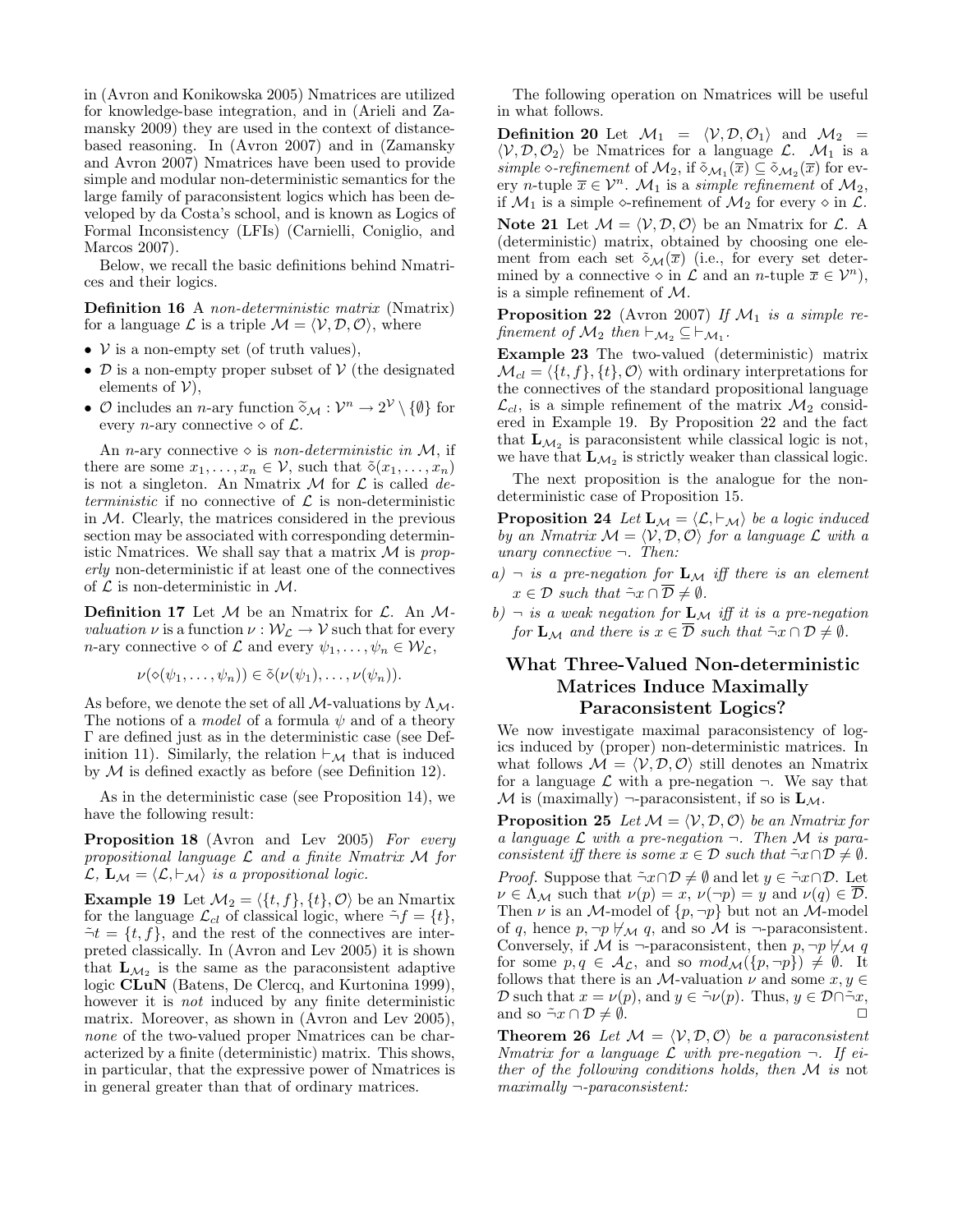- a) D is a singleton.
- b) There is  $x \in \mathcal{D}$  such that  $x \in \tilde{\neg}x$  and  $\tilde{\neg}x \cap \overline{\mathcal{D}} \neq \emptyset$ .
- $c)$  M is 3-valued proper Nmatrix which is not isomorphic to an Nmatrix in which  $V = \{t, \top, f\}$ ,  $\mathcal{D} =$  $\{t, \top\}, \tilde{\neg} t = \{f\}, \tilde{\neg} \top = \{t, f\} \text{ and } \tilde{\neg} f = \{f\} \text{ or }$  $\tilde{\neg} f = \{t\}.$

Sketch of proof. The proof of all the three parts is based on the fact that a paraconsistent Nmatrix  $\mathcal M$  is nonmaximal, if it is refined by a paraconsistent Nmatrix  $\mathcal{M}^*$  (in which  $\neg$  is still a pre-negation) and  $\vdash_{\mathcal{M}^*} \setminus \vdash_{\mathcal{M}}$  is not empty. Proposition 22 implies that in this case  $L_M$ cannot be maximally paraconsistent. We demonstrate this line of proof by showing Part (b) of the theorem.

Let  $M$  be a paraconsistent Nmatrix, and suppose that there is  $x \in \mathcal{D}$  such that  $x \in \tilde{\neg} x$  and  $\tilde{\neg} x \cap \mathcal{D} \neq \emptyset$ . By Part (a), if  $\mathcal{D}\setminus\{x\}=\emptyset$  then M cannot be maximal. So let  $y \in \mathcal{D} \setminus \{x\}$ . Now,

- 1. if  $\tilde{\neg} \nu \cap \mathcal{D} \neq \emptyset$ , we let  $\mathcal{M}^*$  be a simple deterministic refinement of M such that  $\tilde{\neg} x \in \overline{\mathcal{D}}$  and  $\tilde{\neg} y \in \mathcal{D}$ .
- 2. if  $\tilde{\neg} y \cap \overline{\mathcal{D}} \neq \emptyset$ , we let  $\mathcal{M}^*$  be a simple deterministic refinement of M such that  $\tilde{\neg} x = x$  and  $\tilde{\neg} y \in \overline{\mathcal{D}}$ .

In both cases  $\neg$  is still a pre-negation in  $\mathcal{M}^*$ ,  $\mathcal{M}^*$  is ¬-paraconsistent, and the logic induced by M<sup>∗</sup> extends the logic induced by  $\mathcal M$  (see Proposition 22). Now, if  $V$  has *n* elements, then  $\mathcal{M}^*$  is an *n*-valued deterministic matrix, and so  $p, \neg p, \neg \neg p, \ldots, \neg^{n-1}p \vdash_{\mathcal{M}^*} \neg^n p$ .<sup>7</sup> On the other hand,  $p, \neg p, \neg \neg p, \ldots, \neg^{n-1}p \not\vdash_{\mathcal{M}} \neg^{n}p$ , since we may take  $\nu(p) = \nu(\neg p) = \ldots = \nu(\neg^{n-1}p) = x$ , and  $\nu(\neg^n p) \in \overline{\mathcal{D}}$ . Thus, the logic induced by  $\mathcal{M}^*$  properly extends the logic induced by  $M$ , and so  $M$  is not maximally paraconsistent.

Corollary 27 There is no maximally paraconsistent two-valued Nmatrix.

Proof. By Part (a) of Theorem 26, since in a two-valued Nmatrix  $\mathcal D$  is a singleton.  $\Box$ 

Corollary 28 A three-valued proper Nmatrix M for a language with a weak negation  $\neg$  can be maximally paraconsistent only if it is isomorphic to an Nmatrix  $\langle V, \mathcal{D}, \mathcal{O} \rangle$ , in which  $V = \{t, \top, f\}$ ,  $\mathcal{D} = \{t, \top\}$ ,  $\tilde{\neg}t =$  ${f}, \tilde{\neg} \top = {t, f} \text{ and } \tilde{\neg} f = {t}.$ 

Theorem 26 covers all the possibilities of having maximally ¬-paraconsistent proper three-valued Nmatrices, except of the following two cases:

- a) The interpretation of  $\neg$  is given by  $\tilde{\neg} t = \{f\}, \tilde{\neg} \top =$  $\{t, f\}$ , and  $\tilde{\neg} f = \{t\}.$
- b) The interpretation of  $\neg$  is given by  $\tilde{\neg} t = \{f\}, \tilde{\neg} \top =$  $\{t, f\}$ , and  $\tilde{\neg} f = \{f\}$ .

Next, we consider these cases. First, we suppose that  $\neg$  is the only connective of the language. As the next proposition shows, in this case we get maximally paraconsistent logics.

**Proposition 29** Let  $M = \langle V, D, O \rangle$  be a three-valued paraconsistent Nmatrix for a language  $\mathcal L$  with  $\neg$  as the only connective. Suppose that  $V = \{t, \top, f\}$ ,  $D =$  $\{t, \tilde{\top}\}\$ , and  $\neg$  is interpreted in M by  $\tilde{\neg t} = \{f\}$ ,  $\tilde{\neg \top} = \{t\}$  ${t, f}$ , and either  $\tilde{\neg} f = {t}$  or  $\tilde{\neg} f = {f}$ . Then M is maximally paraconsistent with respect to  $\neg$ .

*Proof.* We show the case where  $\tilde{\neg} f = \{t\}$ , leaving the other case to the reader. Let  $\mathbf{L}_{\mathcal{M}} = \langle \vdash, \mathcal{L} \rangle$  and let  $\vdash'$ be a proper extension of  $\vdash$ . So there is a finite  $\Gamma$  and a formula  $\psi$  s.t.  $\Gamma \vdash' \psi$  but  $\Gamma \not \vdash' \psi$ . Since  $\neg \neg \neg \phi$  is equivalent in  $\vdash$  to  $\neg \phi$ , we may assume that  $\Gamma \cup {\psi}$ consists only of formulas of the forms  $p, \neg p,$  or  $\neg\neg p$ , where  $p$  is atomic. Moreover: since  $\Gamma$  cannot contain both  $\neg\neg p$  and  $\neg p$  (otherwise  $\Gamma \vdash \psi$ ), and  $\neg\neg p \vdash p$ , we may assume that if  $\neg\neg p$  is in  $\Gamma$  then neither p nor  $\neg p$ is in Γ.

- 1. Suppose that  $\psi = \neg r$  for atomic r. Then  $\neg r \notin \Gamma$ . It follows (using weakening if necessary and the fact that  $\neg\neg r \vdash r$ ) that  $\Gamma', \neg\neg r \vdash' \neg r$ , where r does not occur in  $\Gamma'$  and  $\Gamma'$  has the same properties we assume about Γ. Substituting r for any p such that  $\neg\neg p \in \Gamma'$ , and q for any other atom occurring in  $\Gamma'$  (and using weakenings if necessary), we get that  $q, \neg q, \neg \neg r \vdash' \neg r$ . Since  $\neg \neg r, \neg r \vdash p$  for any p, we get that  $q, \neg q, \neg \neg r \vdash' p$  for any  $p, q, r \in A_{\mathcal{L}}$ . Substituting  $\neg q$  for r and using the fact that  $\neg q \vdash \neg \neg \neg q$ , we get that  $\neg q, q \vdash' p$  for every  $p, q \in A_{\mathcal{L}}$ .
- 2. Suppose that  $\psi = r$  for atomic r. Then neither r nor  $\neg\neg r$  is in Γ. Substituting  $\neg r$  for r we return to the previous case, and so again  $\vdash'$  is not paraconsistent.
- 3. Suppose that  $\psi = \neg \neg r$  for atomic r. Then  $\neg \neg r \notin$ Γ. Since  $\neg\neg r, \neg r \vdash q$ , also  $\neg\neg r, \neg r \vdash' q$ , and since  $\Gamma \vdash' \neg \neg r$  we get that  $\Gamma, \neg r \vdash' q$  for any q that does not occur in  $\Gamma$  and  $\neg r$ . By substituting  $\neg r$  for any p such that  $\neg\neg p \in \Gamma$  (such p is necessarily different from  $r$ ), and  $r$  for any atom that is different from q and such that  $\neg\neg p$  does not occur in Γ, we get (using weakenings and the fact that  $\neg r \vdash \neg \neg \neg r$ ) that  $r, \neg r \vdash' q$ . Hence again  $\vdash'$  is not paraconsistent.  $\Box$

Note that each of the Nmatrices considered in Proposition 29 induces the same logic as its refinement by a matrix  $\mathcal{M}'$ , in which  $\tilde{\neg}_{\mathcal{M}'} \top = \{t\}$ . This shows that the maximally paraconsistent logics that are obtained in these cases can be induced by deterministic matrices (cf. Theorem 33).

Next, we assume that in addition to  $\neg$  there is another connective with a corresponding properly nondeterministic interpretation. In this case maximal paraconsistency cannot be achieved.

**Proposition 30** Let  $\mathcal{M} = \langle \mathcal{V}, \mathcal{D}, \mathcal{O} \rangle$  be a three-valued paraconsistent Nmatrix for a language  $\mathcal L$  that includes the connectives  $\neg$  and  $\Diamond$ . Suppose that  $\mathcal{V} = \{t, \top, f\},\$  $\mathcal{D} = \{t, \top\}, \diamond$  has a properly non-deterministic interpretation in M, and  $\neg$  is interpreted in M by  $\tilde{\neg} t =$  ${f}, \tilde{\neg} \top = {t, f}, \text{ and } \tilde{\neg} f = {f} \text{ or } \tilde{\neg} f = {t}. \text{ Then}$ M is not maximally paraconsistent with respect to  $\neg$ .

<sup>&</sup>lt;sup>7</sup>See the proof of Theorem 3.4 in (Avron and Lev 2005). Here, as usual,  $\neg^k \psi$  abbreviates the formula that consists of k occurrences of  $\neg$  followed by  $\psi$ .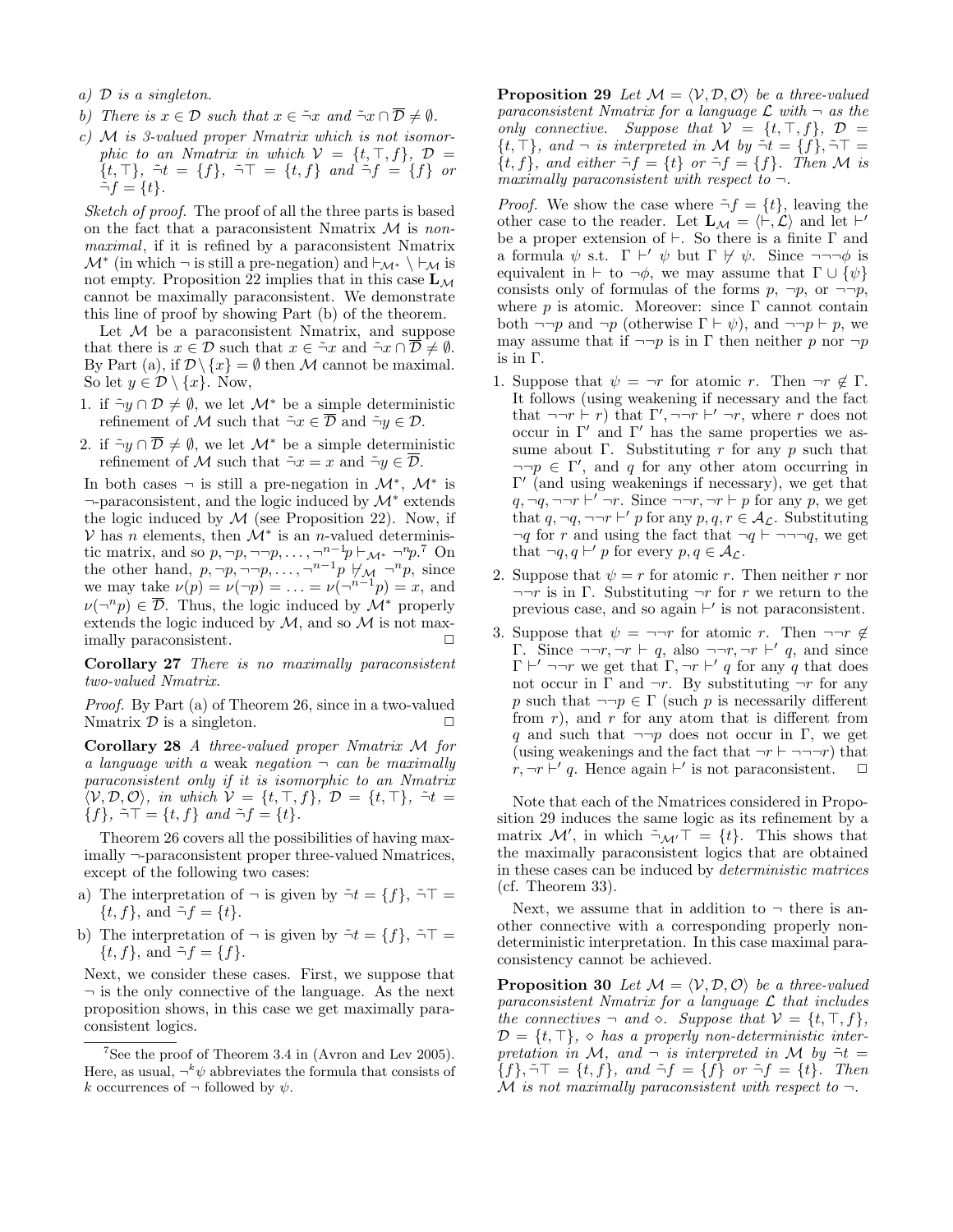*Proof.* Let  $\mathcal{M}'$  be a simple refinement of  $\mathcal M$  that is the same as M except that  $\tilde{\neg}T = \{t\}$ . Then M' is still  $\neg$ -paraconsistent and  $\neg$  is still a pre-negation for  $\mathbf{L}_{\mathcal{M}'}$ . However, by Part (c) of Theorem 26,  $\mathcal{M}'$  is not maximally paraconsistent. As  $\vdash_{\mathcal{M}} \subseteq \vdash_{\mathcal{M}'}$  (Proposition 22),  $M$  cannot be maximally paraconsistent either.

It remains to check the case where all the connectives of the language, except for  $\neg$  (which is interpreted by  $\tilde{\neg}\top = \{t, f\}, \tilde{\neg}t = \{f\}, \text{ and } \tilde{\neg}f = \{t\} \text{ or } \tilde{\neg}f = \{f\}\text{,}$ have deterministic interpretations. As Proposition 31 and 32 show, in this case we don't have a unique answer to the question whether the underlying Nmatrix is maximally paraconsistent.

**Proposition 31** Let  $M = \langle V, D, O \rangle$  be a three-valued paraconsistent Nmatrix for a language  $\mathcal{L}$ . Suppose that  $V = \{t, \top, f\}, \mathcal{D} = \{t, \top\}, -$  is interpreted in M by  $\tilde{\neg} t = \{f\}, \tilde{\neg} \tilde{\neg} \tilde{\top} = \{t, f\}, \text{ and } \tilde{\neg} f = \{f\} \text{ or } \tilde{\neg} f = \{t\},\$ and all the other connectives in  $\mathcal L$  have deterministic interpretations. If all the complex formulas can get only values in  $\{t, f\}$ , then M is maximally paraconsistent under the conditions defined in Theorem 35 below.

*Proof.* Let  $\mathcal{M}'$  be a simple refinement of  $\mathcal M$  in which  $\tilde{\neg} \top = \{t\}$ . For every  $\nu \in \Lambda_{\mathcal{M}}$  consider a valuation  $\nu' \in$  $\Lambda_{\mathcal{M}'}$  that is the same as  $\nu$  for every atom p, except that  $\nu'(p) = t$  if  $\nu(p) = \top$ . By the fact that  $\nu(\psi) \in \{t, f\}$  for every complex formula  $\psi$ , it is easy to see that for every formula  $\phi, \nu(\phi)$  is designated iff  $\nu'(\phi)$  is designated. It follows that the logics induced by  $\mathcal M$  and by  $\mathcal M'$  are the same, and so, by Theorem 35 below,  $\mathcal M$  is maximally paraconsistent.

**Proposition 32** Let  $M = \langle V, \mathcal{D}, \mathcal{O} \rangle$  be a three-valued paraconsistent Nmatrix for a language  $\mathcal{L}$ . Suppose that  $\mathcal{V} = \{t, \top, f\}, \mathcal{D} = \{t, \top\}, \neg$  is interpreted in M by  $\tilde{\neg} t = \{f\}, \tilde{\neg} \top = \{t, f\}, \text{ and } \tilde{\neg} f = \{f\} \text{ or } \tilde{\neg} f = \{t\}, \text{ and }$ all the other connectives in  $\mathcal L$  have deterministic interpretations. If there is a connective  $\circ$  which is  $\top$ -free  $(i.e., \delta(\top, \ldots, \top) = {\top}$ , then M is not maximally paraconsistent.

*Proof.* Let  $\mathcal{M}'$  be a simple refinement of  $\mathcal{M}$ , in which  $\tilde{\neg}_{\mathcal{M}'} \top = \{t\}.$  Then  $\mathcal{M}'$  is paraconsistent and  $\neg$  is still a pre-negation for  $\mathbf{L}_{\mathcal{M}'}$ . Now,  $p_1, \neg p_1, \dots, p_n, \neg p_n \not\vdash_{\mathcal{M}}$  $\tilde{\neg} \tilde{\diamond} (p_1, \ldots, p_n)$  (consider  $\nu \in \Lambda_{\mathcal{M}}$  where for all  $1 \leq i \leq n$  $\nu(p_i) = \top$ ,  $\nu(\neg p_i) = t$ , and  $\nu(\neg \diamond (p_1, \ldots, p_n)) = f$ ). On the other hand,  $p_1, \neg p_1, \ldots, p_n, \neg p_n \vdash_{\mathcal{M}'} \tilde{\neg} \tilde{\diamond} (p_1, \ldots, p_n)$ (if  $\nu'$  is an M'-model of the left-hand side then  $\nu'(p_i) =$  $\top$  for every  $p_i$ , and as  $\diamond$  is  $\top$ -free,  $\nu'(\diamond(p_1,\ldots,p_n)) = \top$ as well. Thus,  $\nu'(\neg \diamond (p_1, \ldots, p_n)) = t$ ). It follows that  $M$  is not maximally paraconsistent.  $\Box$ 

We conclude this section by showing that for characterizing three-valued maximally paraconsistent logics it is enough to consider only deterministic matrices.

Theorem 33 Let M be an n-valued maximally paraconsistent Nmatrix. Then there is a (deterministic) matrix  $\mathcal{M}^*$  which induces the same (maximally paraconsistent) logic.

Proof. From Part (a) of Theorem 26 it follows that  $D$  has at least two elements. From this fact, together with Propositions 24 and 25, it follows that there are two different elements  $t$  and  $\top$  in  $\mathcal D$  and an element  $f \in \overline{\mathcal{D}}$  such that  $f \in \tilde{\neg} t$ , while  $\tilde{\neg} \top \cap \mathcal{D} \neq \emptyset$  (note that it is possible that also  $\tilde{\neg} t \cap \mathcal{D} \neq \emptyset$ , or that  $\tilde{\neg} \top \cap \overline{\mathcal{D}} \neq \emptyset$ , or that  $D$  contains other elements besides t and  $\top$ ). Let  $\mathcal{M}^*$  be any matrix which is a simple refinement of  $\mathcal M$ for which  $\tilde{\neg}_{\mathcal{M}^*} t = f$ , and  $\tilde{\neg}_{\mathcal{M}^*} \top \in \tilde{\neg}_{\mathcal{M}^*} \top \cap \mathcal{D}$ . Then, by Proposition 22, the logic of  $\mathcal{M}^*$  extends that of  $\mathcal{M}$ , and it is paraconsistent with respect to  $\neg$  (which is still prenegation in  $\mathcal{M}^*$ ). Since  $\mathcal M$  is maximally paraconsistent, this implies that  $\vdash_{\mathcal{M}} = \vdash_{\mathcal{M}^*}$ .

# All Natural Three-Valued Paraconsistent Logics Induced by Deterministic Matrices are Maximal

By Theorem 33, it is enough to consider the maximal paraconsistency of logics induced by deterministic three-valued matrices. In this section we show that all natural paraconsistent logics of this kind are in fact maximal (in the strong sense).

Again, a matrix  $\mathcal M$  is (maximally)  $\neg$ -paraconsistent iff so is  $\mathbf{L}_{\mathcal{M}}$ .

Proposition 34 A three-valued matrix M with a prenegation  $\neg$  is  $\neg$ -paraconsistent iff it is isomorphic to a matrix  $\langle V, \mathcal{D}, \mathcal{O} \rangle$  in which  $V = \{t, \top, f\}, \mathcal{D} = \{t, \top\},\$  $\tilde{\neg} t = f$ , and  $\tilde{\neg} \top \neq f$ .

*Proof.* Suppose that  $M$  is isomorphic to a matrix  $\langle V, \mathcal{D}, \mathcal{O} \rangle$  satisfying the conditions in the proposition. Since  $\tilde{\neg} t = f$ , by Item (a) in Proposition 15,  $\neg$  is a pre-negation. Also,  $\nu = \{p : \top, q : f\}$  is an *M*-model of  $\{p, \neg p\}$  that does not *M*-satisfy q, thus  $p, \neg p \nleftrightarrow_M q$ , and so  $\mathbf{L}_{\mathcal{M}}$  is  $\neg$ -paraconsistent.

For the converse, suppose that  $L_M$  is  $\neg$ paraconsistent. Since  $\neg$  is a pre-negation for  $L_M$ , by Item (a) in Proposition 15 again, there is an element in  $\mathcal{D}$ , denote it t, such that  $\tilde{\neg} t \notin \mathcal{D}$ . So let  $f \in \overline{\mathcal{D}}$  such that  $\tilde{\neg} t = f$ . Also, since  $\mathbf{L}_{\mathcal{M}}$  is  $\neg$ paraconsistent, we have that  $p, \neg p \nleftrightarrow_M q$  for some  $p, q \in A_{\mathcal{L}}$ , and so  $mod_{\mathcal{M}}(\lbrace p, \neg p \rbrace) \neq \emptyset$ . In this case t cannot be the only designated element, since otherwise for  $\nu \in mod_{\mathcal{M}}(\{p, \neg p\})$  necessarily  $\nu(p) = t$ . But  $\nu(\neg p) = \tilde{\neg} t = f \notin \mathcal{D}$ , and so  $\nu \notin \mathit{mod}_{\mathcal{M}}(\lbrace p, \neg p \rbrace)$ . It follows that  $V = \{t, \top, f\}$ , where  $\top \in \mathcal{D}$ , and f is the only non-designated element. Also, by the discussion above, for  $\nu \in mod_{\mathcal{M}}(\lbrace p, \neg p \rbrace)$  necessarily  $\nu(p) = \top$ . This implies that  $\nu(\neg p) = \neg \top \in \mathcal{D}$ , and so  $\neg \top \neq f$ .  $\Box$ 

**Theorem 35** Let  $M$  be a three-valued paraconsistent matrix for a language  $\mathcal L$  with a pre-negation  $\neg$ . Suppose that there is a formula  $\Psi(p,q)$  in  $\mathcal L$  such that for all  $\nu \in \Lambda_{\mathcal{M}} \nu(\Psi) = t$  if either  $\nu(p) \neq \top$  or  $\nu(q) \neq \top$ . Then M is maximally  $\neg$ -paraconsistent for  $\mathcal{L}$ .

*Proof.* Let  $\langle \mathcal{L}, \vdash \rangle$  be a (finitary) propositional logic that is strictly stronger than  $\langle \mathcal{L}, \vdash_{\mathcal{M}} \rangle$ . Then there is a finite theory  $\Gamma$  and a formula  $\psi$  in  $\mathcal{L}$ , such that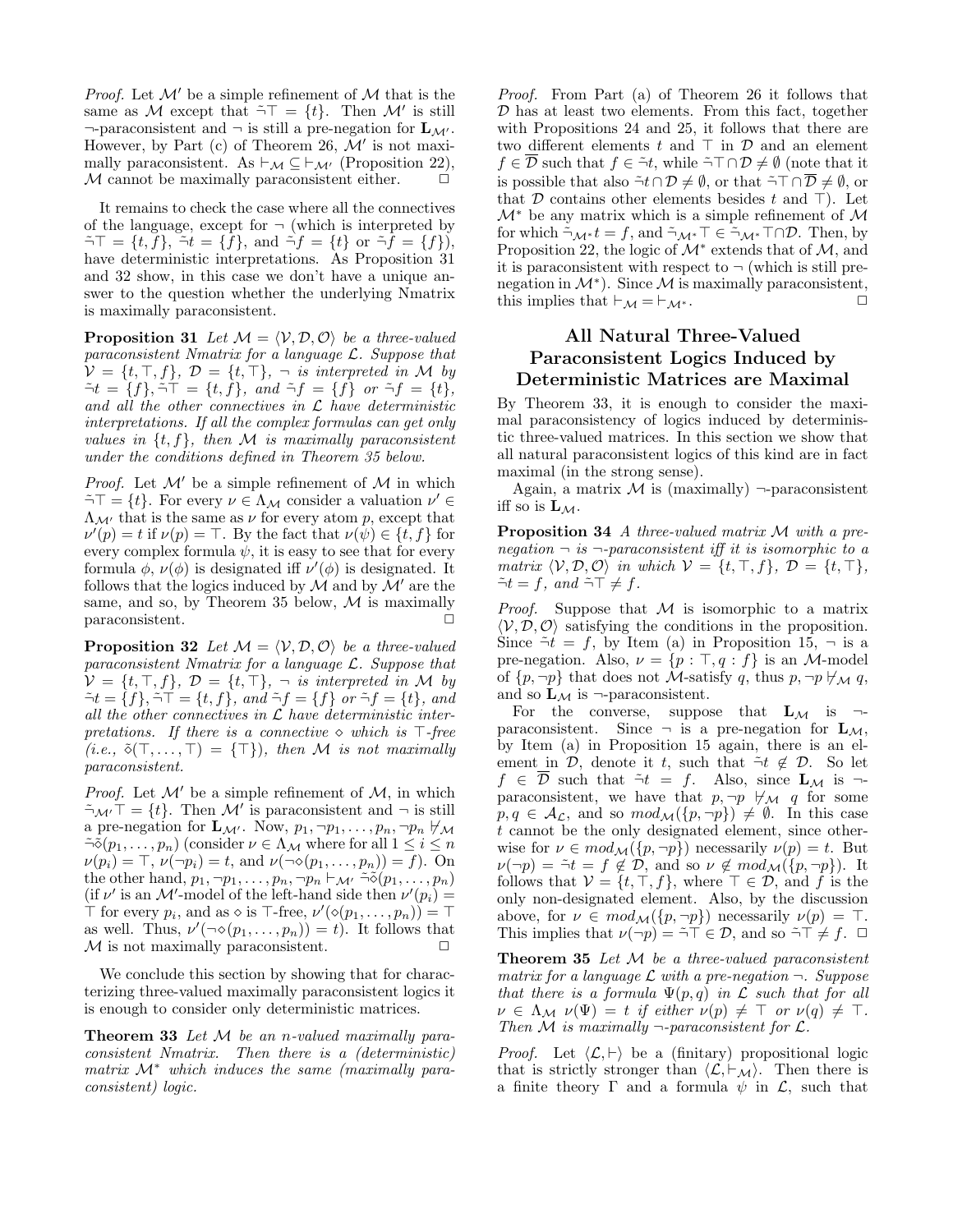$\Gamma \vdash \psi$  but  $\Gamma \not\vdash_{\mathcal{M}} \psi$ . In particular, there is a valuation  $\nu \in mod_{\mathcal{M}}(\Gamma)$  such that  $\nu(\psi) = f$ . Consider the substitution  $\theta$ , defined for every  $p \in$  Atoms( $\Gamma \cup {\psi}$ ) by

$$
\theta(p) = \begin{cases} q_0 & \text{if } \nu(p) = t, \\ \neg q_0 & \text{if } \nu(p) = f, \\ p_0 & \text{if } \nu(p) = \top, \end{cases}
$$

where  $p_0$  and  $q_0$  are two different atoms in  $\mathcal{L}$ . Note that  $\theta(\Gamma)$  and  $\theta(\psi)$  contain (at most) the variables  $p_0, q_0$ , and that for every valuation  $\mu \in \Lambda_{\mathcal{M}}$  where  $\mu(p_0) = \top$  and  $\mu(q_0) = t$  it holds that  $\mu(\theta(\phi)) = \nu(\phi)$  for every formula  $\phi$  such that Atoms( $\{\phi\}$ )  $\subseteq$  Atoms( $\Gamma \cup \{\psi\}$ ). Thus,

(\*) any  $\mu \in \Lambda_{\mathcal{M}}$  such that  $\mu(p_0) = \top$ ,  $\mu(q_0) = t$  is an M-model of  $\theta(\Gamma)$  that does not M-satisfy  $\theta(\psi)$ .

Now, consider the following two cases:

**Case I.** There is a formula  $\phi(p,q)$  such that for every  $\mu \in \Lambda_{\mathcal{M}}, \, \mu(\phi) \neq \top \text{ if } \mu(p) = \mu(q) = \top.$ 

In this case, let  $tt = \Psi(q_0, \phi(p_0, q_0))$ . Note that  $\mu(\mathsf{t}t)$  = t for every  $\mu \in \Lambda_{\mathcal{M}}$  such that  $\mu(p_0) = \top$ . Now, as  $\vdash$  is structural,  $\Gamma \vdash \psi$  implies that

$$
\theta(\Gamma) \left[ \text{tt}/q_0 \right] \vdash \theta(\psi) \left[ \text{tt}/q_0 \right]. \tag{1}
$$

Also, by the property of it and by  $(\star)$ , any  $\mu \in \Lambda_{\mathcal{M}}$  for which  $\mu(p_0) = \top$  is a model of  $\theta(\Gamma)$  [tt/q<sub>0</sub>] but does not  $\mathcal{M}$ -satisfy  $\theta(\psi)$  [tt/q<sub>0</sub>]. Thus,

•  $p_0, \neg p_0 \vdash_{\mathcal{M}} \theta(\gamma)$  [tt/q<sub>0</sub>] for every  $\gamma \in \Gamma$ . As  $\langle \mathcal{L}, \vdash \rangle$  is stronger than  $\langle \mathcal{L}, \vdash_{\mathcal{M}} \rangle$ , this implies that

$$
p_0, \neg p_0 \vdash \theta(\gamma)
$$
 [tt/q<sub>0</sub>] for every  $\gamma \in \Gamma$ . (2)

• The set  $\{p_0, \neg p_0, \theta(\psi)[\text{tt}/q_0]\}$  is not *M*-satisfiable, thus  $p_0, \neg p_0, \theta(\psi)$  [tt/q<sub>0</sub>]  $\vdash_{\mathcal{M}} q_0$ . Again, as  $\langle \mathcal{L}, \vdash \rangle$  is stronger than  $\langle \mathcal{L}, \vdash_{\mathcal{M}} \rangle$ , we have that

$$
p_0, \neg p_0, \theta(\psi) \left[ \frac{\text{tt}}{q_0} \right] \vdash q_0. \tag{3}
$$

By (1)–(3) and by Lemma 4,  $p_0, \neg p_0 \vdash q_0$ , thus  $\langle \mathcal{L}, \vdash \rangle$ is not ¬-paraconsistent.

**Case II.** For every formula  $\phi$  in p, q and for every  $\mu \in$  $\Lambda_{\mathcal{M}}$ , if  $\mu(p) = \mu(q) = \top$  then  $\mu(\phi) = \top$ .

Again, as  $\vdash$  is structural, and since  $\Gamma \vdash \psi$ ,

$$
\theta(\Gamma) [\Psi(q_0, q_0)/q_0] \vdash \theta(\psi) [\Psi(q_0, q_0)/q_0]. \tag{4}
$$

In addition,  $(\star)$  above entails that any valuation  $\mu \in$  $\Lambda_{\mathcal{M}}$  such that  $\mu(p_0) = \top$  and  $\mu(q_0) \in \{t, f\}$  is a model of  $\theta(\Gamma)$  [ $\Psi(q_0, q_0)/q_0$ ] which is not a model of  $\theta(\psi)$  [ $\Psi(q_0, q_0)/q_0$ ]. Thus, the only M-model of  ${p_0, \neg p_0, \theta(\psi) \, [\Psi(q_0, q_0)/q_0]}$  is the one in which both of  $p_0$  and  $q_0$  are assigned the value  $\top$ . It follows that  $p_0, \neg p_0, \theta(\psi) \left[ \Psi(q_0, q_0) / q_0 \right] \vdash_{\mathcal{M}} q_0$ . Thus,

$$
p_0, \neg p_0, \theta(\psi) \left[ \Psi(q_0, q_0) / q_0 \right] \vdash q_0. \tag{5}
$$

By using ( $\star$ ) again (for  $\mu(q_0) \in \{t, f\}$ ) and the condition of case II (for  $\mu(q_0) = \top$ ), we have:

$$
p_0, \neg p_0 \vdash \theta(\gamma) \left[ \Psi(q_0, q_0) / q_0 \right]
$$
 for every  $\gamma \in \Gamma$ . (6)

Again, by  $(4)$ – $(6)$  above and by Lemma 4, we have that  $p_0, \neg p_0 \vdash q_0$ , and so  $\langle \mathcal{L}, \vdash \rangle$  is not  $\neg$ -paraconsistent in this case either.  $\Box$ 

## Note 36

- 1. The requirement on the underlying language, stated in Theorem 35, is very minor, and all the interesting three-valued logics that we are aware of meet it (see Example 40 below).
- 2. Once a three-valued paraconsistent logic L satisfies the condition of Theorem 35, not only is it maximally paraconsistent, but so must be also any three-valued extension of it which is obtained by enriching the languages of L with extra three-valued connectives.

Below are two particular cases of Theorem 35.

**Definition 37** Let  $\mathcal{M} = \langle \mathcal{V}, \mathcal{D}, \mathcal{O} \rangle$  be a matrix for a language  $\mathcal L$  that includes a unary connective  $\neg$ . Then  $\neg$  is an extension in  $\mathbf{L}_{\mathcal{M}}$  of classical negation, if there are  $t \in \mathcal{D}$  and  $f \in \overline{\mathcal{D}}$ , such that  $\tilde{\neg} t = f$  and  $\tilde{\neg} f = t$ .

Clearly, an extension in  $L_M$  of classical negation is a weak negation for  $L_M$ . Moreover, by Proposition 34, when  $M$  is a three-valued paraconsistent matrix, the only extensions of classical negation are Kleene's negation (in which  $\neg \top = \top$ ) and Sette's negation (in which  $\neg$  = t); See also Example 40 below.

Corollary 38 Let  $M$  be a three-valued paraconsistent matrix for a language  $\mathcal L$  that includes a unary connective  $\neg$  that extends classical negation and a binary connective + such that for every  $x \in \mathcal{V}$ ,  $x + t = t + x = t$ . Then M is maximally  $\neg$ -paraconsistent for  $\mathcal{L}$ .

*Proof.* By Theorem 35, where  $\Psi(p,q) = (p + \neg p) + (q + \neg p)$  $\neg q$ ).

**Corollary 39** Let  $M$  be a three-valued paraconsistent matrix for a language  $\mathcal L$  that includes a unary connective  $\neg$  that extends classical negation and a propositional constant f (for which  $\nu(f) = f$  for all  $\nu \in \Lambda_{\mathcal{M}}$ ). Then M is maximally  $\neg$ -paraconsistent for  $\mathcal{L}$ .

*Proof.* By Theorem 35, where  $\Psi(p,q) = \neg f$ .  $\Box$ 

Example 40 Theorem 35 and Corollaries 38, 39 imply that all of the following well-known three-valued logics are maximally paraconsistent for their languages:

• Sette's logic  $P_1$  (Sette 1973), induced from the matrix  $P_1 = \langle \{t, f, \top\}, \{t, \top\}, \{\tilde{\vee}, \tilde{\wedge}, \tilde{\rightarrow}, \tilde{\tau}\} \rangle$  is maximally paraconsistent for the language of  $\{\neg, \vee, \wedge, \rightarrow\}$ with the following interpretations of its connectives:

$$
\begin{array}{c|ccccc}\n\tilde{\vee} & t & f & \top & & \tilde{\wedge} & t & f & \top \\
\hline\nt & t & t & t & & & & t & t & f & t \\
f & t & f & t & & & & & f & f & f & f \\
\hline\n\end{array}
$$
\n
$$
\begin{array}{c|ccccc}\n\tilde{\wedge} & t & f & \top & & & & f & f & f \\
f & f & f & f & f & & & & f & f \\
\hline\n\end{array}
$$
\n
$$
\begin{array}{c|ccccc}\n\tilde{\rightarrow} & t & f & \top & & & & \tilde{\rightarrow} & & \\
\hline\nt & t & f & t & & & & f & f \\
f & t & t & t & & & & f & f \\
\hline\n\end{array}
$$

• Priest's LP (Priest 1989), induced from the matrix  $\mathsf{LP} = \langle \{t, f, \top\}, \{t, \top\}, \{\tilde{\vee}, \tilde{\wedge}, \tilde{\neg}\} \rangle$  is maximally para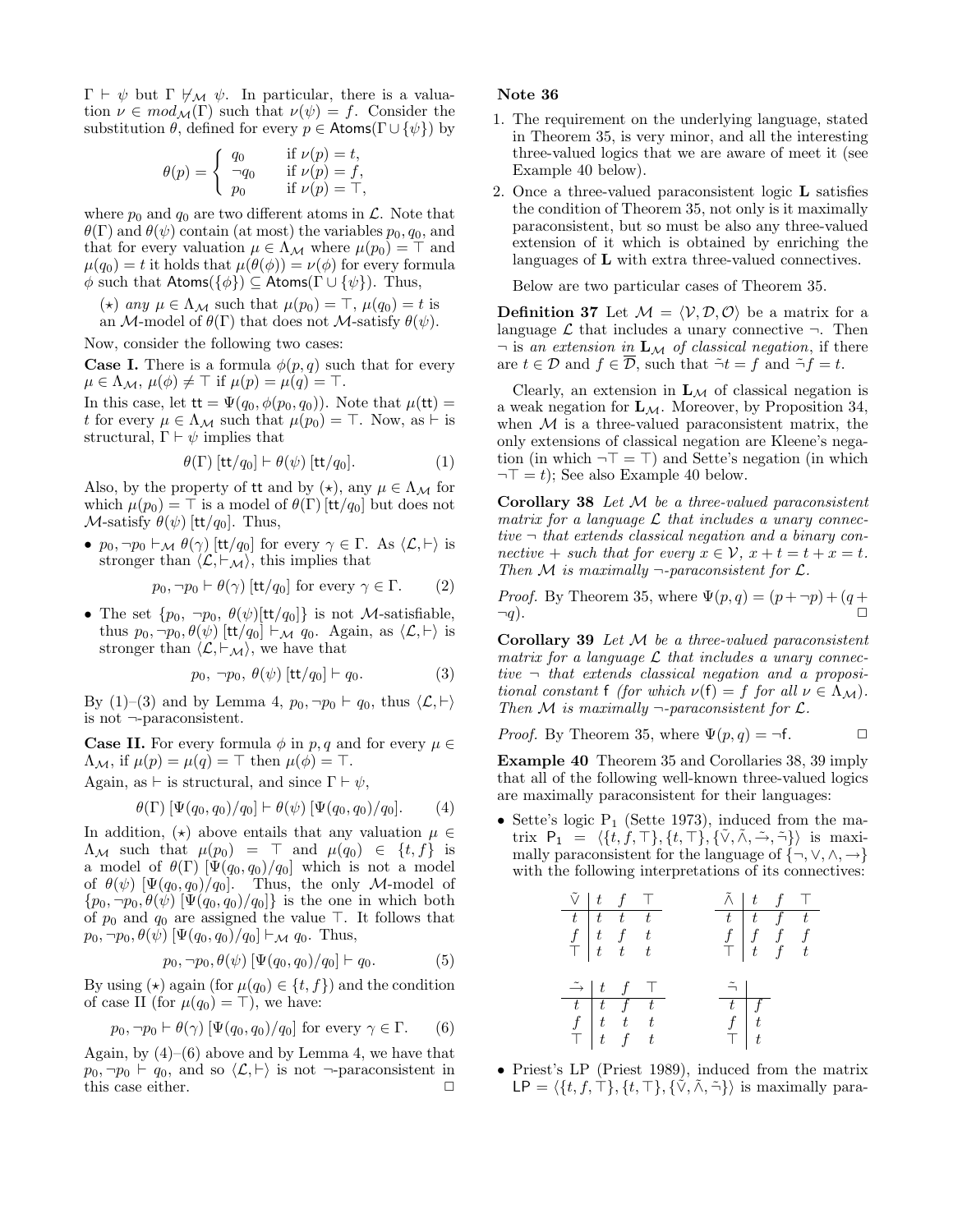consistent for the language of  $\{\neg, \vee, \wedge\}$  with the following standard interpretations (Kleene 1950):

| $\tilde{\vee}$   t f T |                                                        |  |  | $\tilde{\wedge}$   t   f   $\top$ |  | $\tilde{=}$ |  |
|------------------------|--------------------------------------------------------|--|--|-----------------------------------|--|-------------|--|
| $-t$                   | $t$ $t$ $t$                                            |  |  | $t$ $t$ $f$ $\top$                |  | $t$   $f$   |  |
|                        | $f \mid t \quad f \quad \top$                          |  |  | $f \mid f \mid f \mid f$          |  |             |  |
|                        | $\top$ $\begin{bmatrix} t & \top & \top \end{bmatrix}$ |  |  | $\bot$ $\top$ $f$                 |  |             |  |

- Sobociński's three-valued logic  $S_3$ , induced by the matrix  $S$  considered in Example 9, is maximally paraconsistent, as the connective +, defined by  $x + y =$  $\neg x \rightarrow y$ , meets the condition of Theorem 35.
- Let  $L$  be a logic that is obtained from either of  $P_1$ ,  $LP$  or  $S_3$  by enriching its language with extra threevalued connectives. Then  $L$  is also a maximally paraconsistent logic. This includes the following logics:
	- 1. PAC (Batens 1980; Avron 1991), extending LP by an implication connective  $\supset$ , defined by:  $x \supset y = y$ if  $x \in \{t, \top\}$ , otherwise  $x \supset y = t$ .
	- 2. J<sup>3</sup> (D'Ottaviano 1985), obtained from PAC by adding the propositional constant f.
	- 3. The logic of the maximally monotonic language in (Avron 1999) that consists of the connectives of LP and two propositional constants f and T, where the latter is defined by  $\nu(T) = \top$  for every  $\nu \in \Lambda_{\mathcal{M}}$ .
	- 4. The logic of the functionally complete language in (Avron 1999), consisting of the connectives of PAC and the two propositional connectives considered in the previous item.
	- 5. The semi-relevant logic SRM3, that can be obtained from Sobocinski's three-valued matrix  $\mathcal S$  by the addition of the standard three-valued interpretations for  $\land$  and  $\lor$ , as in LP.
- All the three-valued logics of formal inconsistency (LFIs) that are shown in (Carnielli, Coniglio, and Marcos 2007; Marcos 2010) to be maximally paraconsistent (in the weak sense) with respect to classical logic, are also covered by Theorem 35. More specifically, these logics are induced by three-valued matrices for the language of  $\{\neg, \circ, \vee, \wedge, \rightarrow\}$ , in which  $V = \{t, \top, f\}, \mathcal{D} = \{t, \top\}$  and the interpretations of the connectives are as follows (below, we denote by 'x  $y'$  that x and y are two optional values):

$$
\begin{array}{c|ccccc}\n\tilde{\land} & t & f & \top & \tilde{\lor} & t & f & \top \\
\hline\nt & t & f & t & \top & t & t & t & t \\
f & f & f & f & & f & t & t & f & t \\
\top & t & \top & t & \top & \top & t & \top & t & \top \\
\end{array}
$$
\n
$$
\begin{array}{c|ccccc}\n\tilde{\rightarrow} & t & f & \top & \top & & \tilde{\rightarrow} & \tilde{\circ} \\
t & t & f & t & \top & & t & f \\
\hline\nf & t & t & t & \top & & f & f \\
\end{array}
$$
\n
$$
\begin{array}{c|ccccc}\n\tilde{\rightarrow} & t & f & \top & & \tilde{\rightarrow} & \tilde{\circ} \\
t & t & t & t & \top & & t & f \\
\end{array}
$$

Thus, there are 2 interpretations for  $\neg$ ,  $2^3$  interpretations for  $\wedge$ , 2<sup>5</sup> interpretations for  $\vee$ , and 2<sup>4</sup> interpretations for  $\rightarrow$ , altogether  $2^{13}$  (8192) distinct logics.

• More generally, *any* three-valued paraconsistent logic with a language that includes the unary operators  $\neg$  ('negation') and  $\circ$  ('consistency'), where  $\neg$  is interpreted as in  $J_3$  or  $P_1$  and  $\circ$  is interpreted as in the previous item, by  $\tilde{\sigma}t = t$ ,  $\tilde{\sigma}f = t$ , and  $\tilde{\sigma}\top = f$ , is maximally paraconsistent in the strong sense, because  $\nu(\circ \circ \psi) = t$  for every valuation  $\nu$  and formula  $\psi$ . This includes, e.g., logics like  $J_3$  and  $P_1$ , since  $\circ$ with the above interpretation is definable in them.

### Summary and Open Questions

In this paper, we have shown that all natural threevalued deterministic logics are maximal in the strong sense, while (almost) no three-valued non-deterministic logic is. An interesting related result is that maximal paraconsistency of finite matrices can be fully characterized by n-valued deterministic matrices. The questions whether all the three-valued paraconsistent logics induced by deterministic matrices are maximal, and is every maximally paraconsistent n-valued Nmatrix reducible to a three-valued matrix, remain open.

### Acknowledgement

We thank João Marcos for his helpful comments. This research was supported by The Israel Science Foundation (grant No 809-06).

### References

Arieli, O., and Zamansky, A. 2009. Distance-based non-determinisitc semantics for reasoning with uncertainty. Logic Journal of the IGPL 17(4):325–350.

Avron, A., and Konikowska, B. 2005. Multi-valued calculi for logics based on non-determinism. Logic Journal of the IGPL 13(4):365–387.

Avron, A., and Lev, I. 2005. Non-deterministic multivalued structures. Logic and Computation 15:241–261.

Avron, A., and Zamansky, A. 2010. Non-deterministic semantics for logical systems – A survey. In Gabbay, D., and Guenthner, F., eds., Handbook of Philosophical Logic. Kluwer. To appear.

Avron, A. 1984. Relevant entailment – semantics and formal systems. Journal of Symbolic Logic 49:334–342.

Avron, A. 1991. Natural 3-valued logics: Characterization and proof theory. Journal of Symbolic Logic 56(1):276–294.

Avron, A. 1999. On the expressive power of threevalued and four-valued languages. Logic and Computation 9(6):977–994.

Avron, A. 2007. Non-deterministic semantics for logics with a consistency operator. Journal of Approximate Reasoning 45:271–287.

Batens, D.; De Clercq, K.; and Kurtonina, N. 1999. Embedding and interpolation for some paralogics. The propositional case. Reports on Mathematical Logic 33:29–44.

Batens, D. 1980. Paraconsistent extensional propositional logics. Logique et Analyse 90/91:195–234.